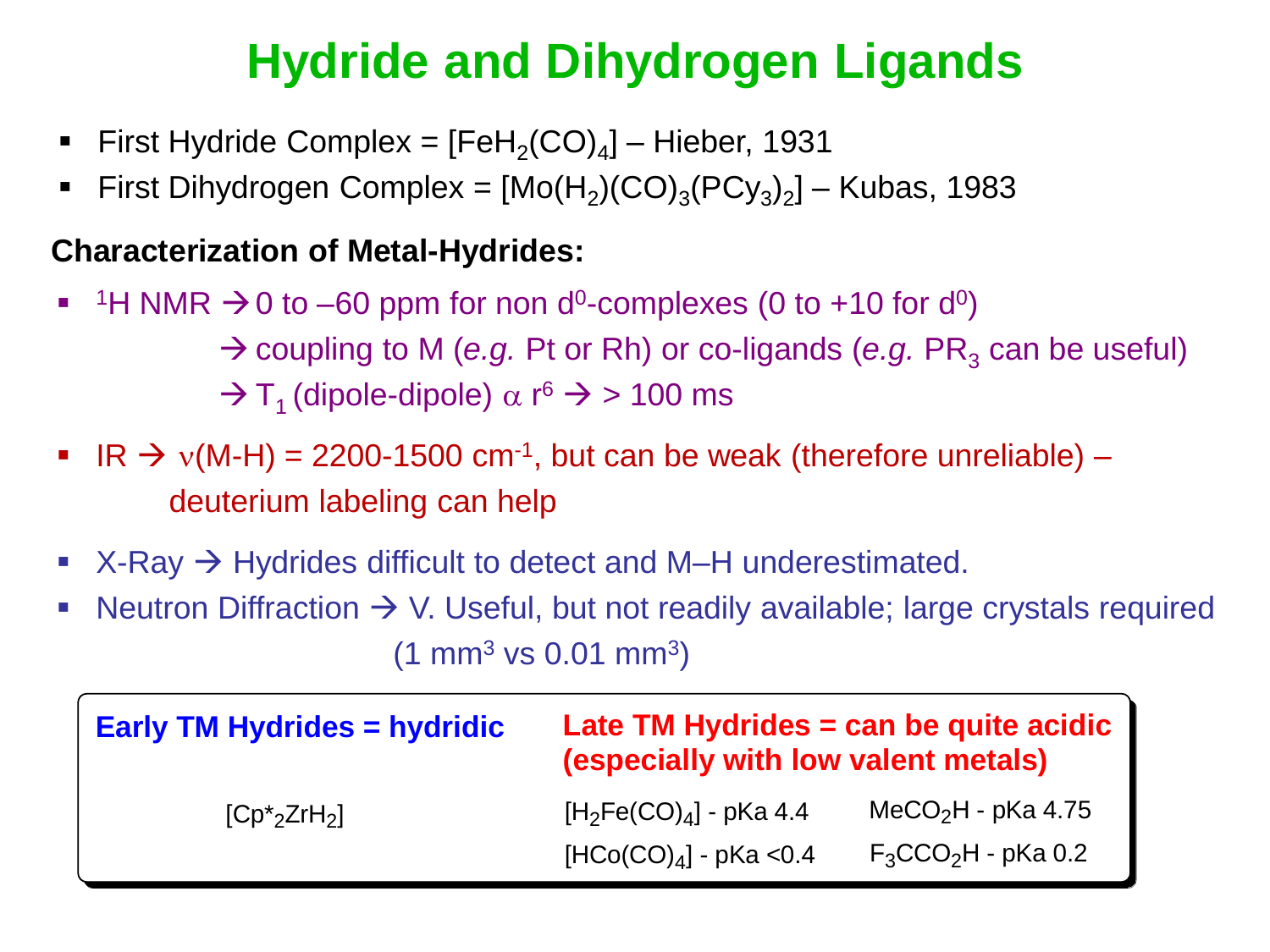## **Synthesis of Hydride and Dihydrogen Ligands**

**Protonation :**

 $[Fe(CO)<sub>4</sub>]$ <sup>2-</sup>  $\longrightarrow$   $[HFe(CO)<sub>4</sub>]$ <sup>-</sup>  $\longrightarrow$   $[H<sub>2</sub>Fe(CO)<sub>4</sub>]$  $H^+$   $H^+$   $H^+$ 

#### **From H - donors:**

 $[WCI_6] + Li[BEt_3H] + PR_3 \longrightarrow [WH_6(PR_3)_3] + 6 LiCl + BEt_3$ 

**By Oxidative Addition (e.g. from H<sup>2</sup> or HSiR<sup>3</sup> or HBR2)**



O N =  $Me<sub>3</sub>C<sub>3</sub>$ O H N